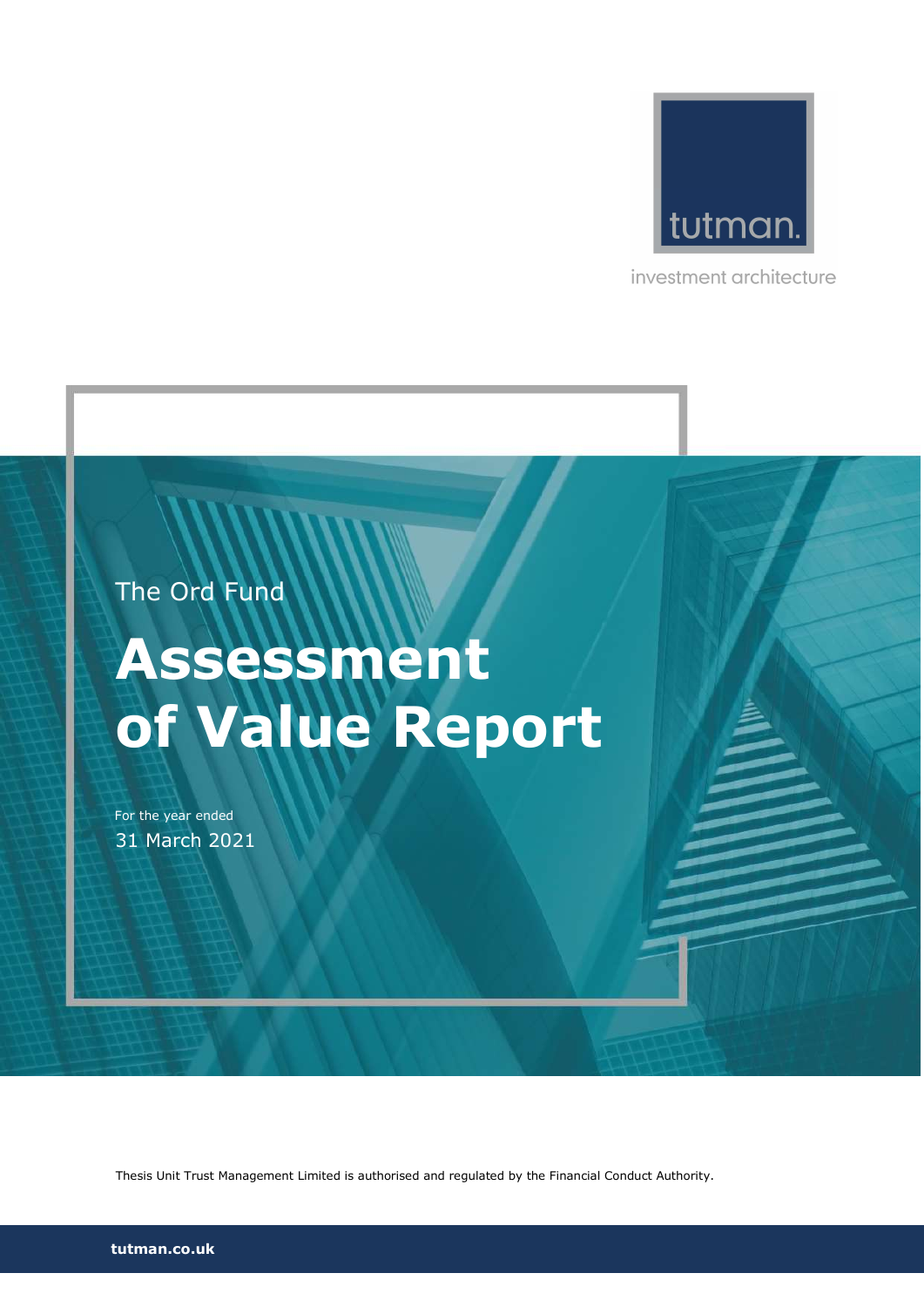# Fund Information

| <b>Fund objective:</b>         | The Company is designed to achieve growth in capital and<br>income over the long term. |
|--------------------------------|----------------------------------------------------------------------------------------|
| <b>Fund size:</b>              | £74,049,938                                                                            |
| <b>Performance comparator:</b> | IA Flexible Investment                                                                 |

#### Assessment of Value

The Board of the Authorised Fund Manager (AFM) is required to perform an annual Assessment of Value for each unit class within the fund and to report its findings to investors.

The Assessment of Value places a responsibility on the AFM to determine whether the fees and charges of the fund are justified in the context of the overall service and value provided to investors.

Following the introduction of the Assessment of Value requirement in 2019, we appointed two independent non-executive directors with a particular remit to oversee and challenge the Assessment of Value process conducted in relation to the fund.

In this Assessment of Value report, we have used a traffic light system whereby:



# Independent AFM model – terminology

The AFM has the regulatory responsibility for all aspects of the fund operations including the actions of its delegates. Its role requires a focus on good investor outcomes, investor protection, oversight, compliance and general regulatory matters.

The Investment Manager is appointed by the AFM and has the full discretion to manage the assets of the portfolio in accordance with the fund's objective and investment policy. The Investment Manager is the entity which delivers out- or under-performance on behalf of investors. It is the entity which in turn receives the greatest share of the Annual Management Charge.

The Investment Manager and the AFM can be part of the same organisation or separate. When they are separate the fund can be described as having an Independent AFM which is the case with the Ord Fund.

#### Background to our firm – Independent AFM

Thesis Unit Trust Management Limited is a specialist provider of independent AFM services. Our approach to delivering good outcomes for investors in our funds, from the initial design phase and throughout the fund life cycle, is based upon having the right blend of experience, culture and governance.

We choose to work with a variety of service providers (fund accountants, depositaries, transfer agents and auditors) and provide independent, bespoke and flexible solutions. By outsourcing day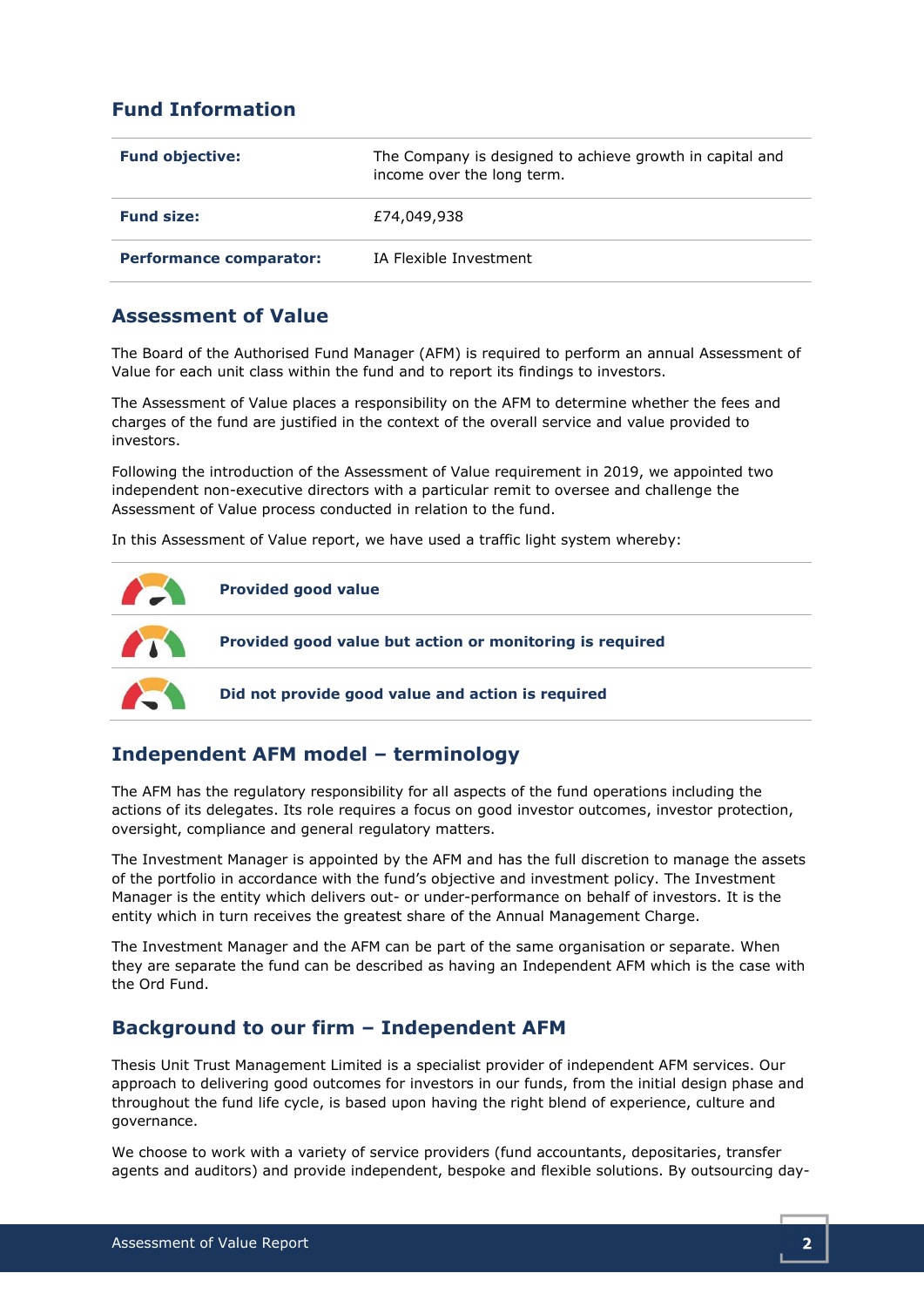to-day activity to specialist providers our teams can focus on investor outcomes, risk management, oversight, product governance and regulatory change.

We delegate fund servicing to a panel of reputable institutions. Consequently, we have an informed view of this part of the supply chain. We benchmark those fund servicers against a range of criteria including service and cost. We build close relationships with our delegates at all levels within our respective organisations allowing for effective escalation when appropriate and always with the best interests of investors in mind. We are also able to change a service provider with relative ease as and when required to improve quality of service, reduce cost or for other strategic or operational reasons.

We delegate investment management to a wide range of firms who utilise different strategies and investment techniques. As such we have a broad and informed view of the investment management marketplace and independently benchmark across a range of criteria including service, performance and costs. Coming from a fund management background we have qualified investment managers and research analysts within our AFM business who have the experience to monitor fund performance and challenge third party investment managers on behalf of investors in the funds.

The Ord Fund was established to meet the unique requirements of a certain group of investor(s) and, whilst the fund remains open to investment by all, it is not proactively promoted more widely. Whilst the AFM has made certain comparisons to other funds that it operates on a similar basis, it has not made direct comparisons to other actively marketed funds. This is because this fund by its very nature will have certain different and valuable features:

It has the flexibility to be managed in accordance with a wider investment policy and to have more than one Investment Manager.

• The AFM and Investment Manager(s) will typically offer additional and tailored services to meet the individual requirements of the investor(s) including reporting and meetings.

The fund is not managed to track, target or be constrained by a specific benchmark and may perform differently to other funds under certain market conditions.

In the absence of a relevant benchmark, the IA Flexible Investment is the comparator set out in the prospectus to review the past performance of the fund. Any historic under- or outperformance over different periods has therefore been reviewed against a backdrop of the above and having due consideration to the bespoke nature of the fund and the objectives of its investors.



#### Independent AFM – service and costs

In assessing the quality and cost of our independent AFM service we have concluded that we have delivered a service that meets the requirements of investors in the funds, and the fund sponsor, and which has delivered value.

Examples of the criteria that we considered included the operation and compliance of the fund (including the number of errors and investor complaints), the results from the depositary's inspection and audit of our AFM arrangements, and other factors such as the implementation of regulatory change at no cost to investors.

We judge whether our AFM fee is competitive and can be justified based on feedback from independent consultants, our clients who select us and when existing funds move to us from our competitors. Our fees are tiered thereby providing economies of scale for investors as the fund value increases.

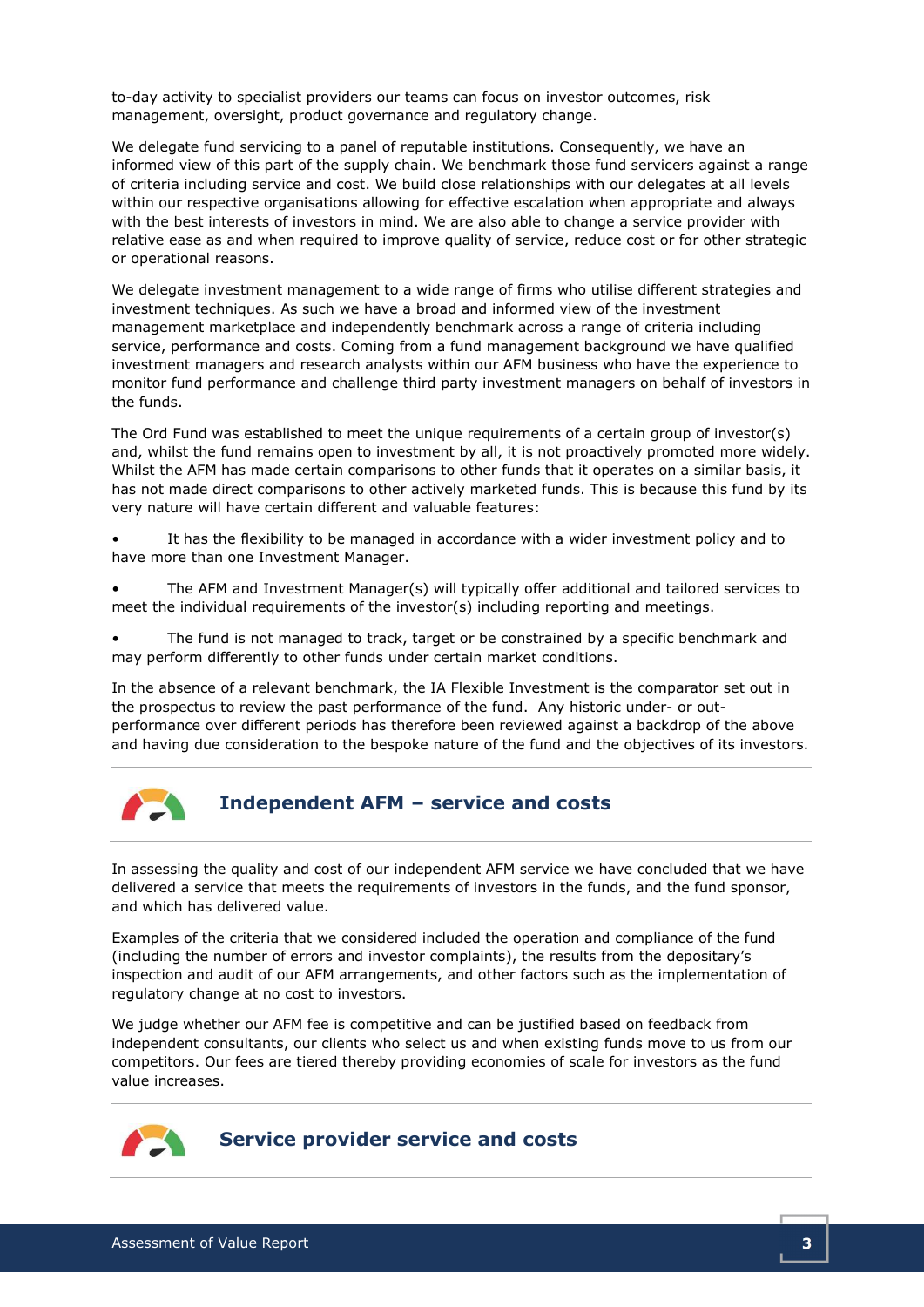Having separately assessed the quality and cost of the outsourced fund service providers we have concluded that services have met the requirements expected and delivered value to investors.

Examples of the criteria that we considered included Key Performance Indicators in the key areas including pricing, delivery of statements, delivery of report and accounts, and investor complaints.

We have assessed that the service providers' fees are competitive and provide value to investors by benchmarking against the other service providers on our panel. The majority of fees are tiered thereby providing a mechanism for economies of scale as the fund value increases.

#### Investment manager service and costs

It is our judgement that the experience of investors in the fund and an assessment of whether the fund has delivered value is most directly impacted by the services, performance and costs that are attributable to the Investment Manager. Further details of our value assessment, with a particular focus on the Investment Manager, are shown below:



Quality of service

The range and quality of service delivered by the Investment Manager including the experience of the team, track record, quality of relationship with our AFM team, and the results from our governance and oversight arrangements

We monitor the Investment Manager on a daily basis, and maintain frequent contact with them on a range of aspects of their work including adherence with the investment mandate and policy, liquidity management, and fair value pricing as well as regulatory compliance. We have more formal contact quarterly and further periodic reviews on a thematic basis. We are satisfied that the Investment Manager continues to meet our requirements and provides a good quality of service.

### Performance

Whether the fund has provided good performance, net of fees, in relation to its investment objective. We have considered performance against the fund's benchmark and/or appropriate peer group, compliance with investment policy, volatility and liquidity, and any evidence of closet tracking.

The fund has outperformed against its comparator over 1, 3 and 5 years. Whilst volatility levels triggered a review, our Investment Committee was satisfied with the explanation from the Investment Manager and this will continue to be monitored. The fund is being actively managed in accordance with the investment objective and policy and positive returns have been delivered. The fund has also met its income objective.

| <b>Class/Comparator</b> | (%)   | 1 year performance 3 year performance<br>(9/0) | 5 year<br>performance (%) | <b>Value</b> |
|-------------------------|-------|------------------------------------------------|---------------------------|--------------|
| Thesis Ord Acc          | 34.15 | 46.15                                          | 82.50                     |              |
| Thesis Ord Inc          | 34.15 | 46.09                                          | 82.47                     |              |
| IA Flexible Investment  | 29.36 | 22.92                                          | 49.89                     |              |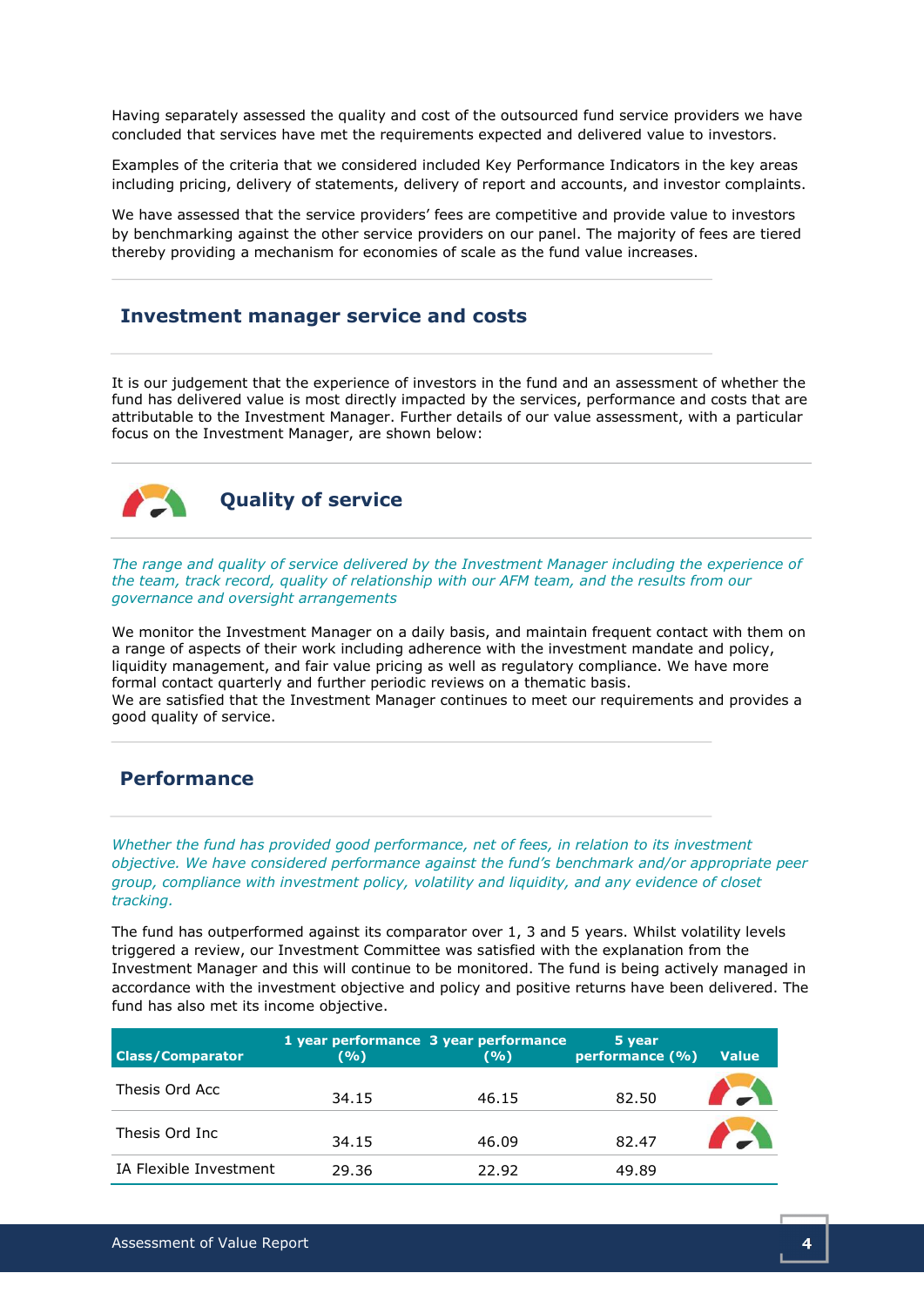| <b>Class</b>   | <b>12M Yield</b><br>(9/0) | <b>Value</b> |
|----------------|---------------------------|--------------|
| Thesis Ord Acc | 0.50                      |              |
| Thesis Ord Inc | 0.49                      |              |



Whether the charges are reasonable compared with the costs of providing the service (considering factors such as the size of the Investment Manager, its balance sheet strength and profit margins).

At a fund size of £74,049,938 we are satisfied that the costs charged to the fund are reasonable given its size and a holistic assessment of the benefits that accrue to its investors.



#### Is the fund or the Investment Manager of a size or scale where economies of scale should be passed on to investors.

In view of the fund's size, we do not believe that there are economies of scale available yet to be passed back to the fund. However, we will discuss the feasibility of a tiered fee schedule with the investment manager in order that economies of scale are passed on should the fund grow sufficiently.



Comparable market rates

#### Whether the charges are comparable with similar funds in this sector of the market.

As an independent AFM we operate multiple funds. We appoint different service providers and a wide range of Investment Managers and can readily benchmark fees. It is our assessment that the OCF of the fund is lower than the OCF of other similar funds in the market. An annual management charge rebate amounting to 0.40% of average assets was paid into the fund during the period, which effectively reduced the overall expenses paid by the fund but is not deducted from the OCF.

The OCF of this fund is made up of directly incurred costs as well as the costs of the funds it has invested in in line with the prospectus. We are satisfied that the costs directly incurred and which the AFM has influence over represented good value.